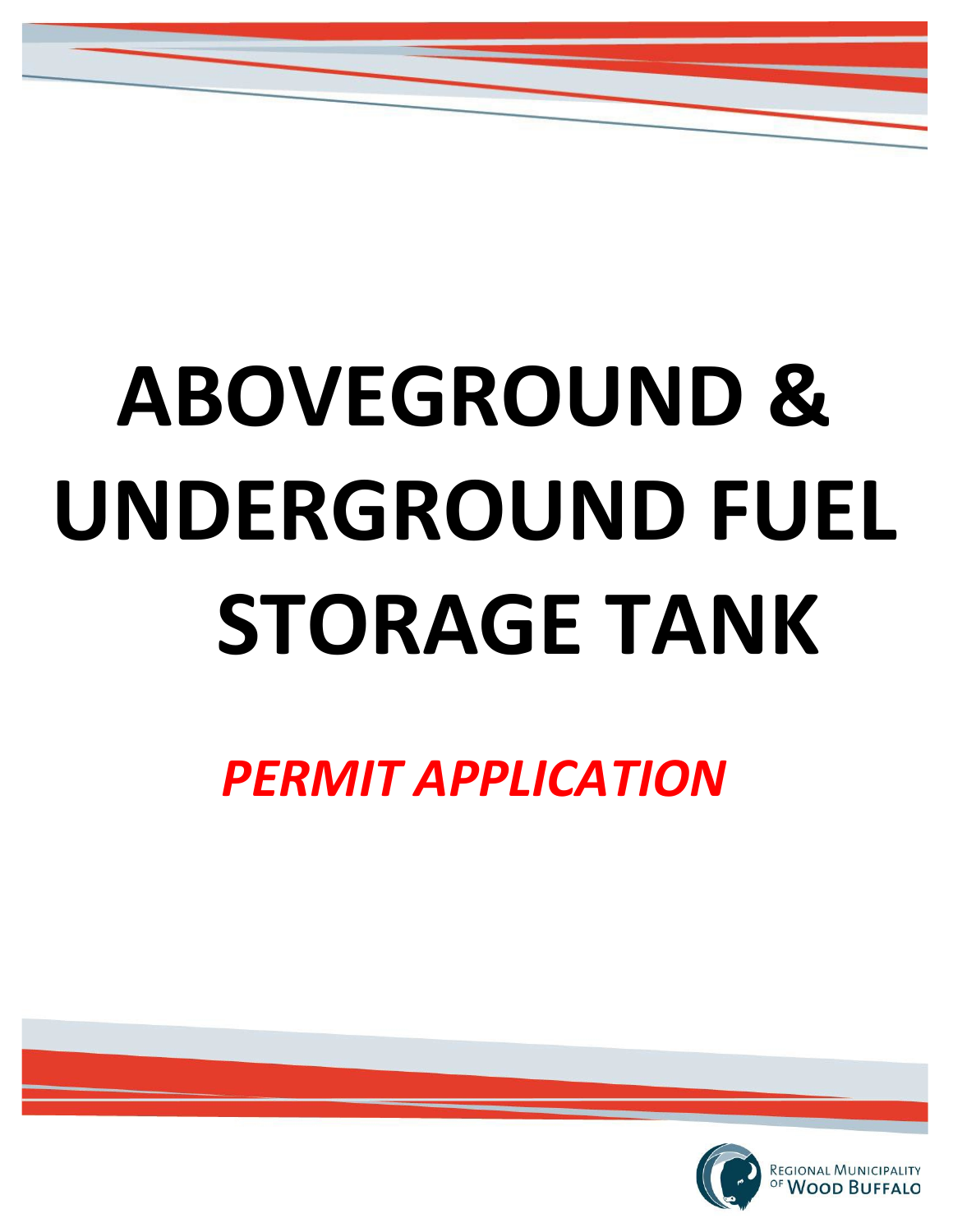# *ABOVEGROUND & UNDERGROUND FUEL STORAGE TANK PERMIT APPLICATION*

| <b>Applicant Information:</b> |  |  |  |
|-------------------------------|--|--|--|
|                               |  |  |  |
|                               |  |  |  |
|                               |  |  |  |
| Tank Installer Information:   |  |  |  |
|                               |  |  |  |
|                               |  |  |  |
|                               |  |  |  |
| Tank Information:             |  |  |  |

Expected Removal Date:

|                             | Tank 1 | Tank 2 | Tank 3 |
|-----------------------------|--------|--------|--------|
| <b>Tank Design Standard</b> |        |        |        |
|                             |        |        |        |
| <b>Tank Capacity</b>        |        |        |        |
|                             |        |        |        |
| Type of Fuel                |        |        |        |
| Tank Serial #               |        |        |        |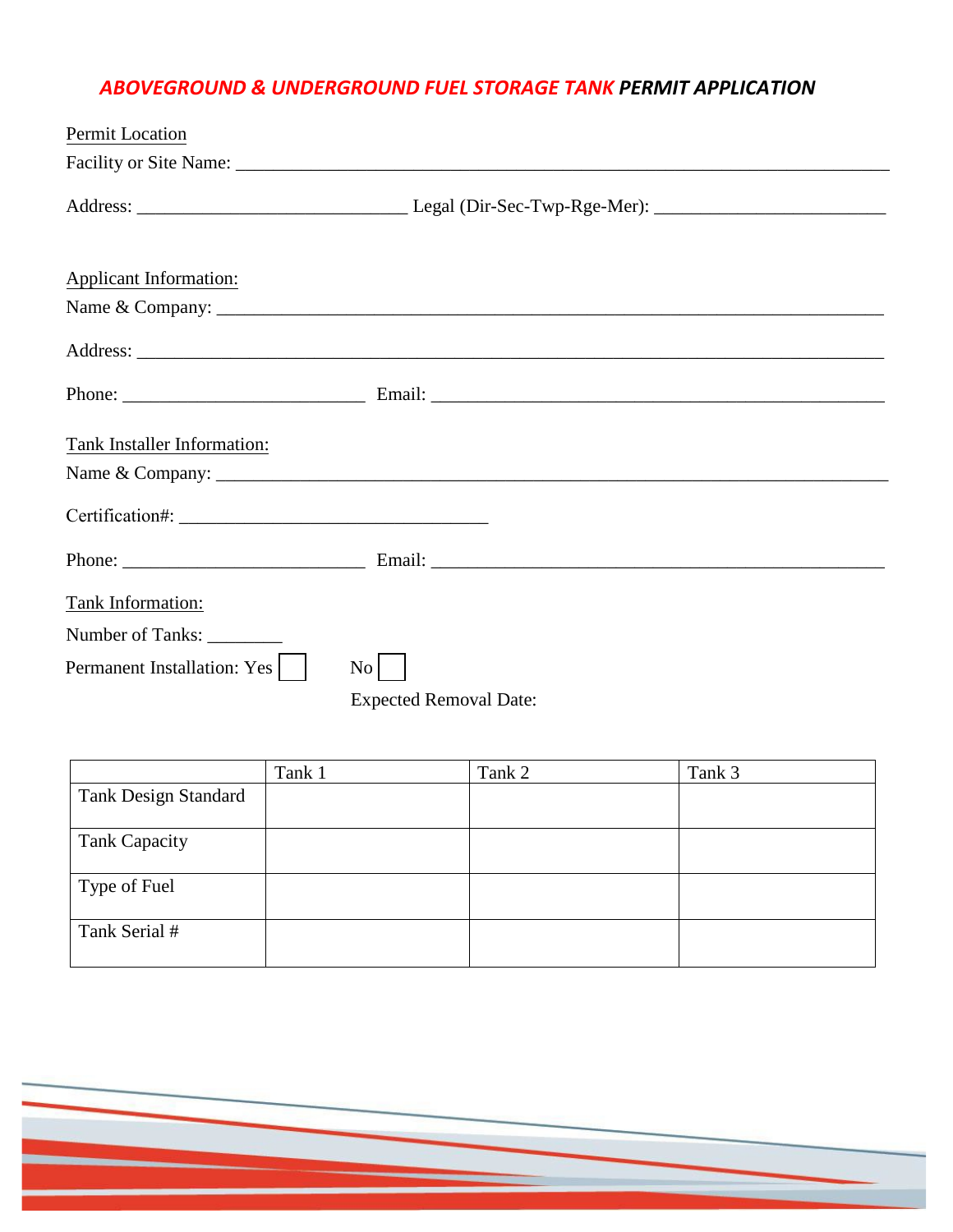# *ABOVEGROUND & UNDERGROUND FUEL STORAGE TANK PERMIT APPLICATION*

### Submittal Checklist:

The following information shall be included with this application. Ensure all check boxes (where applicable) are filled in to ensure a complete application.

## 1) Site Plan with engineer stamp of approval

*Note: Engineer involvement is required for all Aboveground fuel tanks ≥ 8 000L or 20 000L aggregate capacity for one location. Engineer involvement is also required for Aboveground fuel tank systems with any external piping to remote dispensers or remote equipment. All Underground fuel tank systems require engineer involvement.*

1.2) Distance to property lines, structures, LPG tanks, and adjacent tanks

- 1.4) Collision protection details identified
- 1.5) Venting and emergency venting details
- 1.6) Site drainage details
- 1.7) Emergency shutoff locations

2) Piping schematics with engineer stamp of approval for all external piping and transfer systems.

- 3) Leak detection details of fuel tank and piping systems
- 4) Tank specification sheet from the tank manufacturer